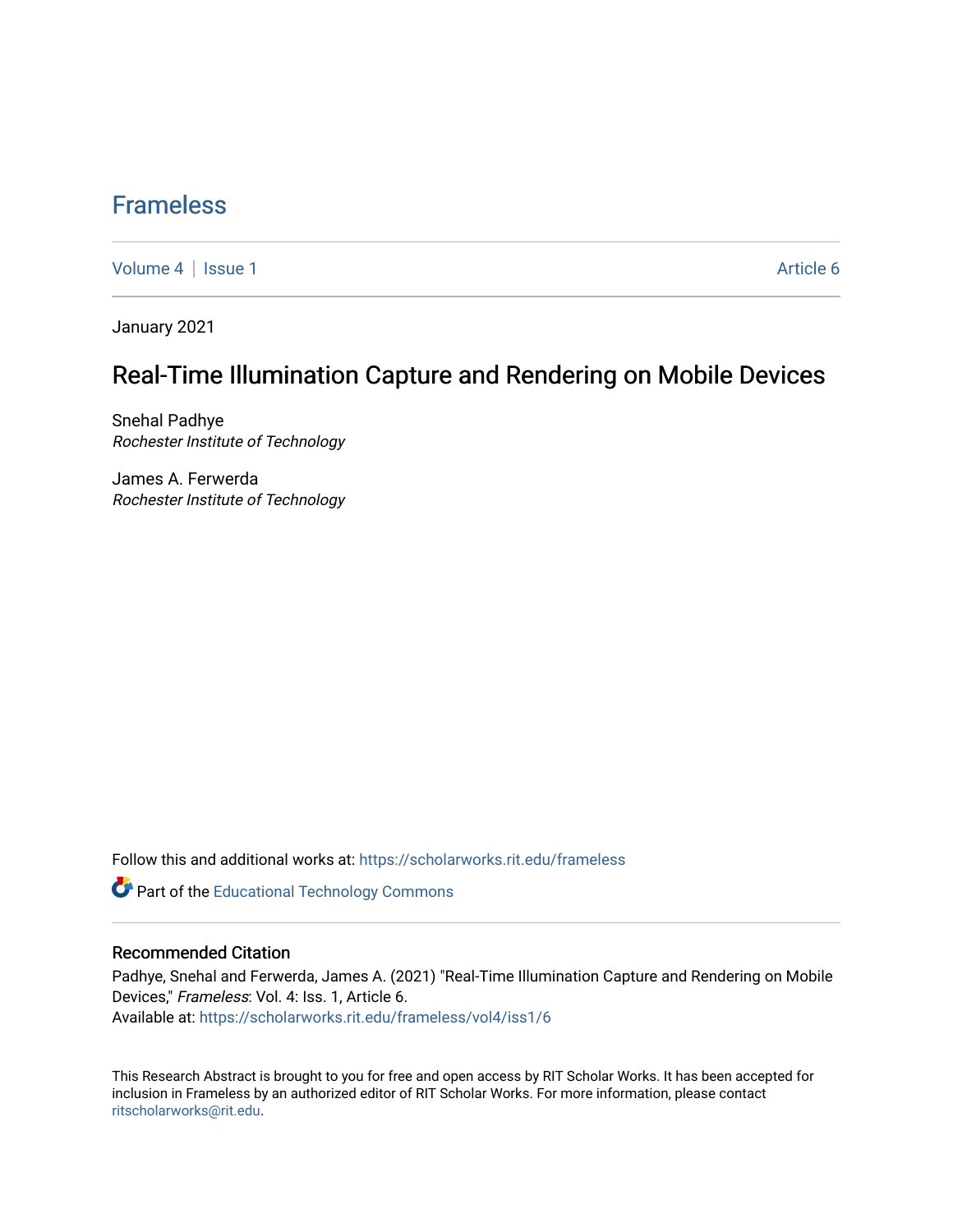# **FRAMELESS**

# **Real-Time Illumination Capture and Rendering on Mobile Devices**

**Snehal Padhye\*** Rochester Institute of Technology

We present our efforts to develop methods for rendering 3D objects on mobile devices using real-world dynamic illumination from the user's environment. To achieve this, we use the front and back cameras on the mobile device to estimate the light distribution in the environment in real time. We then create a dynamic illumination map and render the object at interactive rates in a browser on the device using a web-based graphics API. This project achieves one of the goals of our related work on realistic visualization of virtual objects: to make virtual objects appear to be situated within the scene they are observed in.

## **I. INTRODUCTION**

Virtual objects represented by 3D models can be easily rendered and interacted with using modern computer graphics tools. The appearance of the virtual objects is due to effects of interaction of light with the surfaces of the objects. In order to realistically represent the appearance of an object, it is often rendered using a virtual illumination map representing the real-world environment. To make the virtual object appear like it is a part of the real environment, we need to use the real- world illumination map to render the virtual scene.

**James A. Ferwerda** Rochester Institute of Technology

In previous work (Ferwerda, 2014; Ferwerda and Darling, 2013) we have defined three criteria that must be met for a virtual object to appear to be part of the real world. First, the rendered images of the object must be realistic. Second, the system rendering the object must be responsive and allow natural interaction. And finally, the object must appear to be situated within the real environment. Accurate real-time modeling and rendering of the user 's illumination environment is key to this final goal.

The appearance of an object in a virtual scene is obtained by simulating how light is reflected or transmitted by the object. The appearance is made more realistic by calculating the global illumination which represents both the direct and indirect components of light transport. To make the rendered object more situated, we need to capture the user 's illumination environment in order to use it in our virtual scene.

While there has been lots of research on realistic rendering of objects in captured illumination environments, they usually require sophisticated setups and precomputations to estimate a given environment (Bodington et al, 2015; Curris et al, 2020). Our goal in this paper is to take advantage of the capabilities